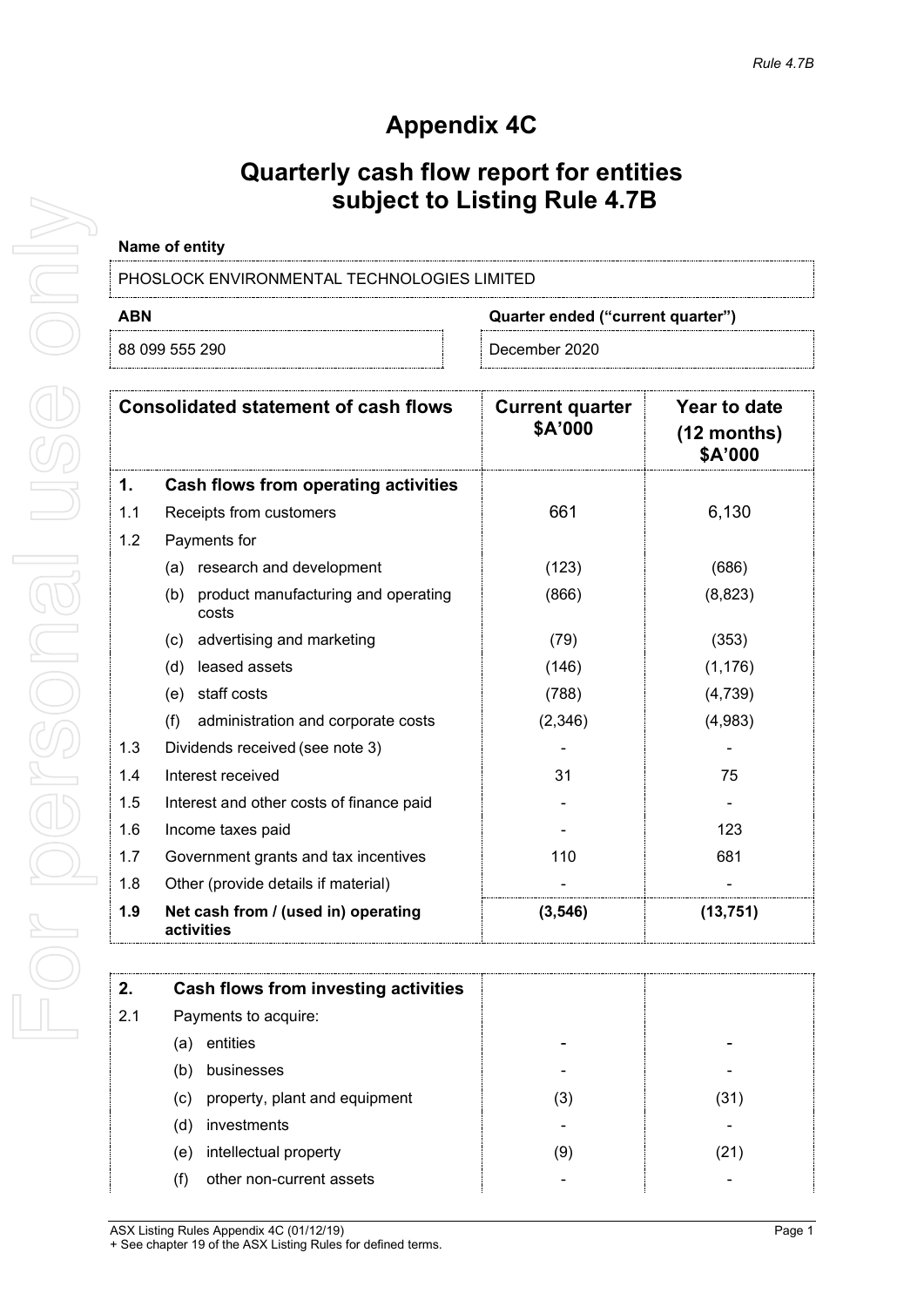| <b>Consolidated statement of cash flows</b> |                                                   | <b>Current quarter</b><br>\$A'000 | Year to date<br>$(12$ months)<br><b>\$A'000</b> |
|---------------------------------------------|---------------------------------------------------|-----------------------------------|-------------------------------------------------|
| $2.2^{\circ}$                               | Proceeds from disposal of:                        |                                   |                                                 |
|                                             | entities<br>(a)                                   |                                   |                                                 |
|                                             | (b)<br>businesses                                 |                                   |                                                 |
|                                             | property, plant and equipment<br>(c)              |                                   |                                                 |
|                                             | (d)<br>investments                                |                                   |                                                 |
|                                             | intellectual property<br>(e)                      |                                   |                                                 |
|                                             | (f)<br>other non-current assets                   |                                   |                                                 |
| 2.3                                         | Cash flows from loans to other entities           |                                   |                                                 |
| 2.4                                         | Dividends received (see note 3)                   |                                   |                                                 |
| 2.5                                         | Other (provide details if material)               |                                   |                                                 |
| 2.6                                         | Net cash from / (used in) investing<br>activities | (12)                              | (52)                                            |

| 3.   | Cash flows from financing activities                                                          |        |
|------|-----------------------------------------------------------------------------------------------|--------|
| 3.1  | Proceeds from issues of equity securities<br>(excluding convertible debt securities)          | 29,996 |
| 3.2  | Proceeds from issue of convertible debt<br>securities                                         |        |
| 3.3  | Proceeds from exercise of options                                                             | 16     |
| 3.4  | Transaction costs related to issues of<br>equity securities or convertible debt<br>securities | (949)  |
| 3.5  | Proceeds from borrowings                                                                      |        |
| 3.6  | Repayment of borrowings                                                                       |        |
| 3.7  | Transaction costs related to loans and<br>borrowings                                          |        |
| 3.8  | Dividends paid                                                                                |        |
| 3.9  | Other (provide details if material)                                                           |        |
| 3.10 | Net cash from / (used in) financing<br>activities                                             | 29,063 |

|     | Net increase / (decrease) in cash and<br>cash equivalents for the period |         |           |
|-----|--------------------------------------------------------------------------|---------|-----------|
| 4.1 | Cash and cash equivalents at beginning of<br>period                      | 34,261  | 15,030    |
| 4.2 | Net cash from / (used in) operating<br>activities (item 1.9 above)       | (3,546) | (13, 751) |
| 4.3 | Net cash from / (used in) investing activities<br>(item 2.6 above)       | (12)    | (52)      |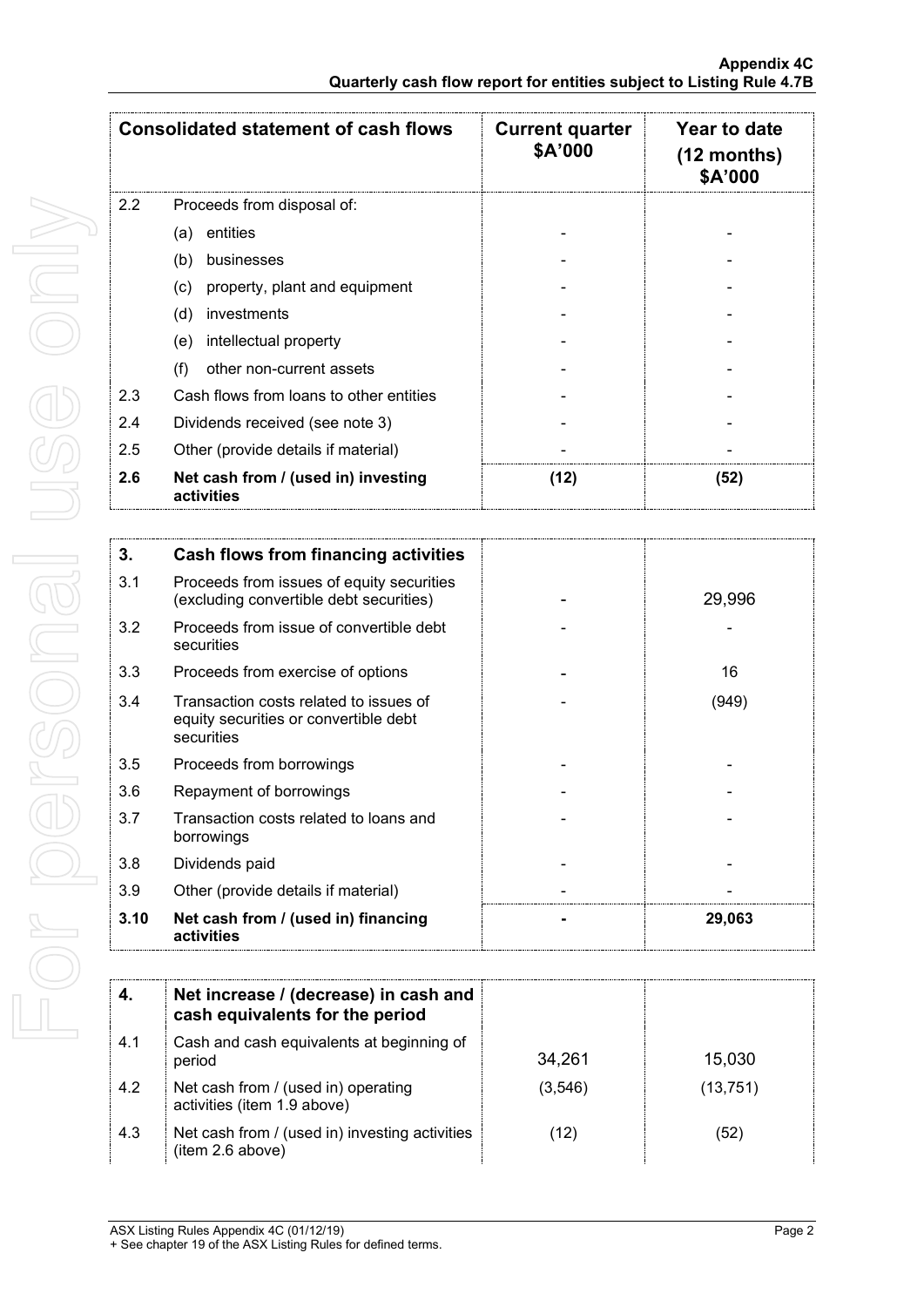|     | <b>Consolidated statement of cash flows</b>                         | <b>Current quarter</b><br>\$A'000 | Year to date<br>$(12$ months)<br>\$A'000 |
|-----|---------------------------------------------------------------------|-----------------------------------|------------------------------------------|
| 4.4 | Net cash from / (used in) financing activities<br>(item 3.10 above) |                                   | 29,063                                   |
| 4.5 | Effect of movement in exchange rates on<br>cash held                | (216)                             | 197                                      |
| 4.6 | Cash and cash equivalents at end of<br>period                       | 30,487                            | 30.487                                   |

| 5.  | Reconciliation of cash and cash<br>equivalents<br>at the end of the quarter (as shown in the<br>consolidated statement of cash flows) to the<br>related items in the accounts | <b>Current quarter</b><br>\$A'000 | <b>Previous quarter</b><br>\$A'000 |
|-----|-------------------------------------------------------------------------------------------------------------------------------------------------------------------------------|-----------------------------------|------------------------------------|
| 5.1 | Bank balances                                                                                                                                                                 | 4.894                             | 6,397                              |
| 5.2 | Call deposits                                                                                                                                                                 | 25,593                            | 27,864                             |
| 5.3 | <b>Bank overdrafts</b>                                                                                                                                                        |                                   |                                    |
| 5.4 | Other (provide details)                                                                                                                                                       |                                   |                                    |
| 5.5 | Cash and cash equivalents at end of<br>quarter (should equal item 4.6 above)                                                                                                  | 30,487                            | 34,261                             |

**6. Payments to related parties of the entity and their associates**

6.1 Aggregate amount of payments to related parties and their

associates included in item 1

| <b>Current quarter</b><br>\$A'000 |  |
|-----------------------------------|--|
| 52                                |  |
|                                   |  |

6.2 Aggregate amount of payments to related parties and their associates included in item 2

Note: if any amounts are shown in items 6.1 or 6.2, your quarterly activity report must include a description of, and an explanation for, such payments

Payments in item 6.1 are included investor relations service provided by associates of directors, and rent payment to a related parties' entity.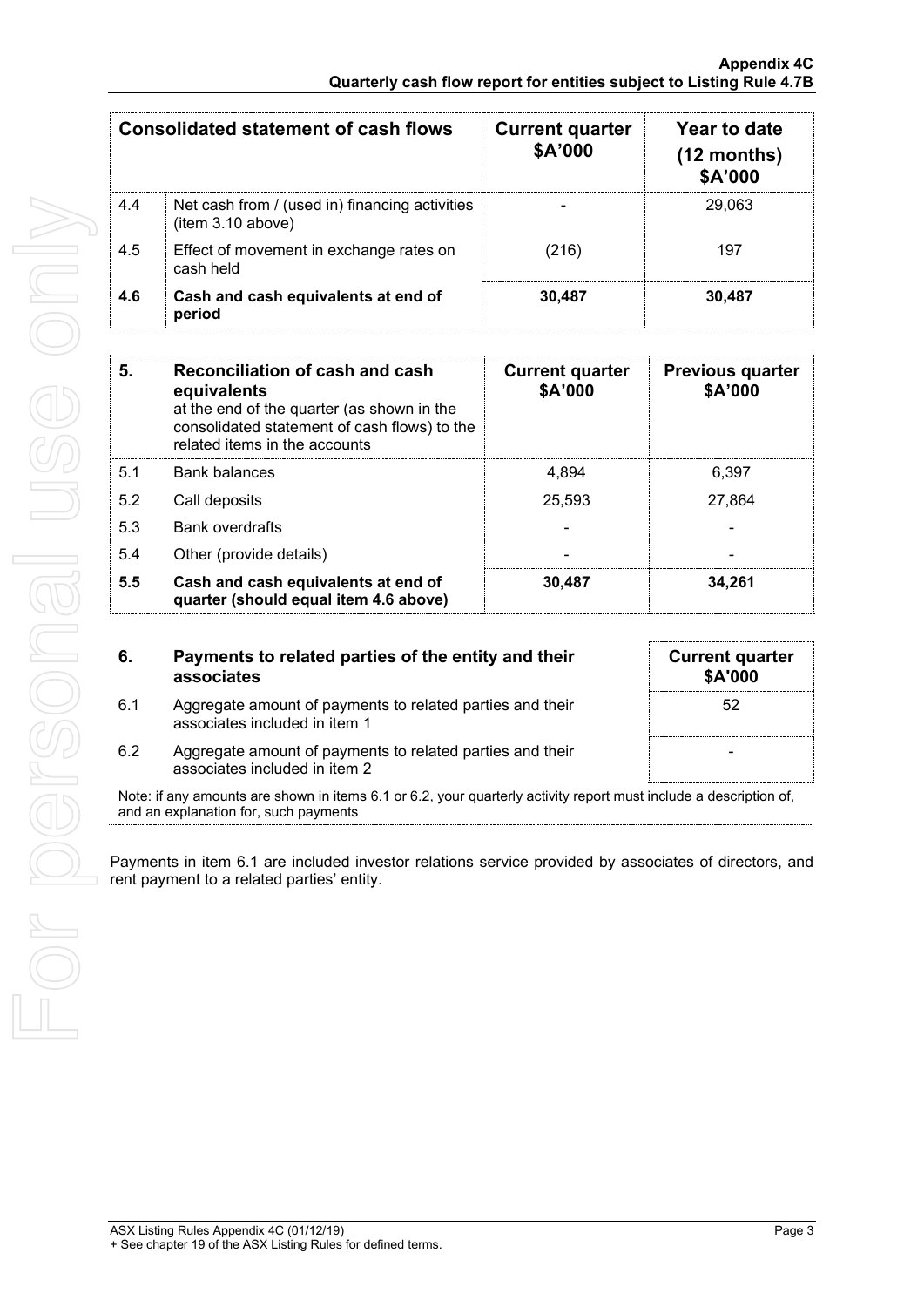For personal use only For personal use ond

### **7. Financing facilities**

*Note: the term "facility' includes all forms of financing arrangements available to the entity. Add notes as necessary for an understanding of the sources of finance available to the entity.*

- 7.1 Loan facilities
- 7.2 Credit standby arrangements
- 7.3 Other (please specify)
- 7.4 **Total financing facilities** -

| <b>Total facility</b><br>amount at quarter<br>end<br>\$A'000 | Amount drawn at<br>quarter end<br>\$A'000 |
|--------------------------------------------------------------|-------------------------------------------|
|                                                              |                                           |
|                                                              |                                           |
|                                                              |                                           |
|                                                              |                                           |

### 7.5 **Unused financing facilities available at quarter end** -

7.6 Include in the box below a description of each facility above, including the lender, interest rate, maturity date and whether it is secured or unsecured. If any additional financing facilities have been entered into or are proposed to be entered into after quarter end, include a note providing details of those facilities as well.

|     | Estimated cash available for future operating activities                     | \$A'000 |
|-----|------------------------------------------------------------------------------|---------|
| 8.1 | Net cash from / (used in) operating activities (Item 1.9)                    | 3,546   |
| 8.2 | Cash and cash equivalents at quarter end (Item 4.6)                          | 30,487  |
| 8.3 | Unused finance facilities available at quarter end (Item 7.5)                |         |
| 8.4 | Total available funding (Item $8.2 +$ Item $8.3$ )                           | 30.487  |
| 8.5 | Estimated quarters of funding available (Item 8.4 divided by<br>Item $8.1$ ) | 9       |

- 8.6 If Item 8.5 is less than 2 quarters, please provide answers to the following questions:
	- 1. Does the entity expect that it will continue to have the current level of net operating cash flows for the time being and, if not, why not?

Answer: N/A

2. Has the entity taken any steps, or does it propose to take any steps, to raise further cash to fund its operations and, if so, what are those steps and how likely does it believe that they will be successful?

Answer: N/A

3. Does the entity expect to be able to continue its operations and to meet its business objectives and, if so, on what basis?

Answer: N/A